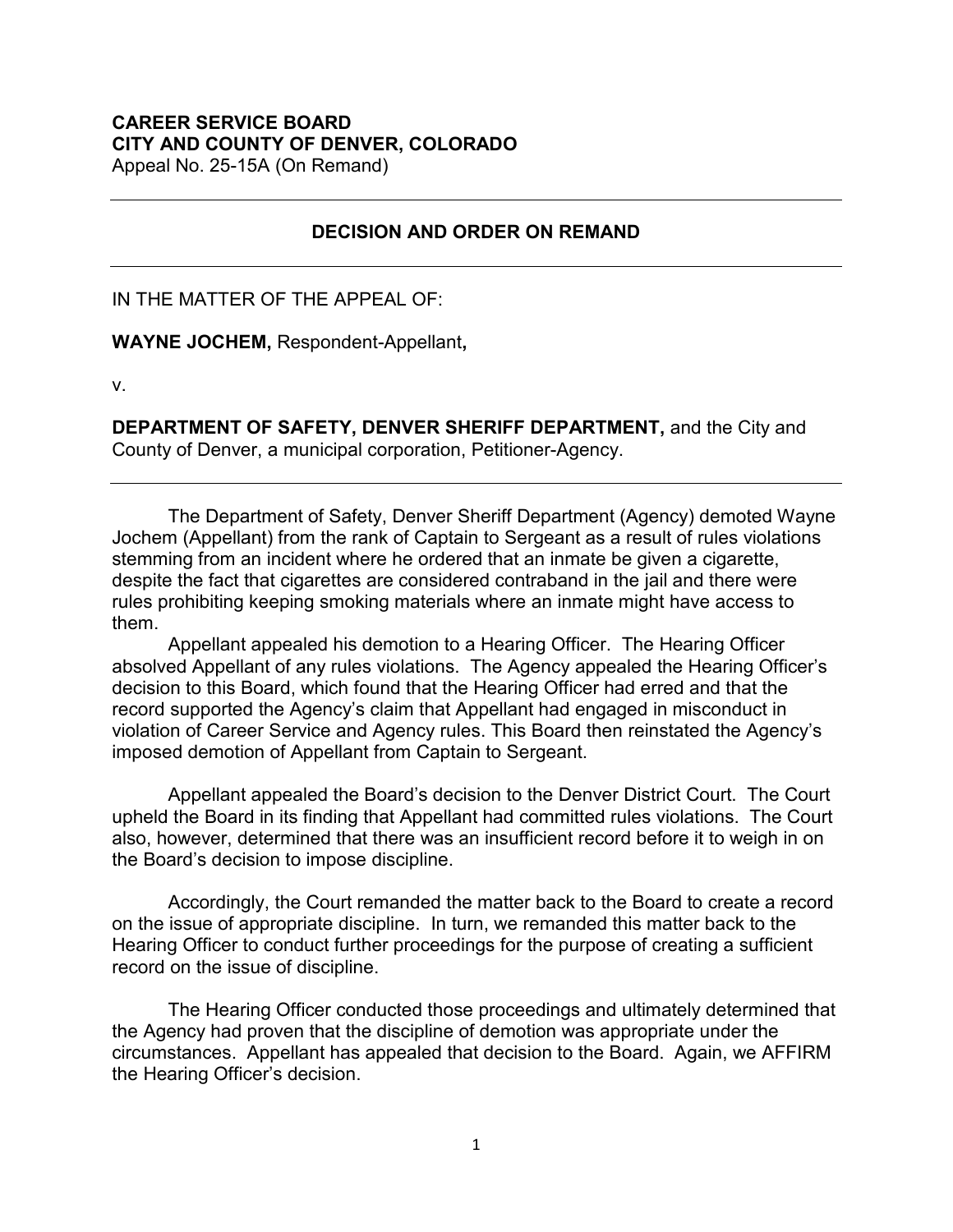Appellant has divided his argument in support of his appeal into seven sections. We reject those arguments and will attempt to explain why, in the order presented by the Appellant, we have done so.

In section 1 of his brief, Appellant first claims that the imposed punishment is not warranted because, rather than justifying the imposed discipline, the Agency's Civilian Review Administrator (CRA) simply parroted words of the Agency's disciplinary Matrix to reach a pre-determined desired result. This, however, is not borne out by the record.

The Hearing Officer found (and these findings are supported by record evidence), that the CRA articulated specific rationale, supported by facts in the case and the terms of the Matrix, as justification for imposing the demotion as discipline. (See, especially, the Hearing Officer's decision at pages 3-5.) The situation which caused us to issue our warning in *In re Ford*, 48-14A, cited by Appellant, is not present in this case.

Appellant next, at page 7 of his brief, argues that the CRA could have reached a different conclusion about whether Appellant was guilty of Neglect of Duty. We interpret this as asking us to find that the CRA reached an improper, unduly harsh conclusion as to the penalty to be imposed against Appellant. But again, this did not happen.

The fact that Appellant engaged in conduct amounting to Neglect of Duty was proven by the Agency and affirmed by the District Court. Nor do we see it as a close call where maybe the CRA or this Board, could have gone the other way in favor of Appellant, thereby warranting a lesser penalty.

The record unequivocally reflects that Appellant exercised abysmal judgment in ordering a subordinate to give a prisoner a cigarette, was derelict in his duty by failing to object or clarify with his superior, if, in fact, he truly believed he had been ordered to give the prisoner a cigarette, and abdicated his responsibility to lead his subordinates, when he justified his obvious rules violations to those subordinates by claiming that "rank has its privileges."

We cannot accept, based on this record, that Appellant had a "good faith belief" that he was justified in giving the prisoner the cigarette (as argued on page 7 of his brief) and, in any event, any such belief would not be grounds for overturning the Hearing Officer's decision.

At page 8 of his brief, Appellant points out that the record lacks evidence of him engaging in a "pattern of ill-advised leadership techniques," and that all in all, his work record has been good. Appellant, accordingly, takes issue with the fact that he was demoted for a single act of misconduct. Evidently, Appellant finds this unfair.

First, we find no rule or precedent which prohibits a demotion based on a single act of misconduct, especially where, as here, that single act of misconduct demonstrates that Appellant is no longer fit to lead. Second, we perceive no unfairness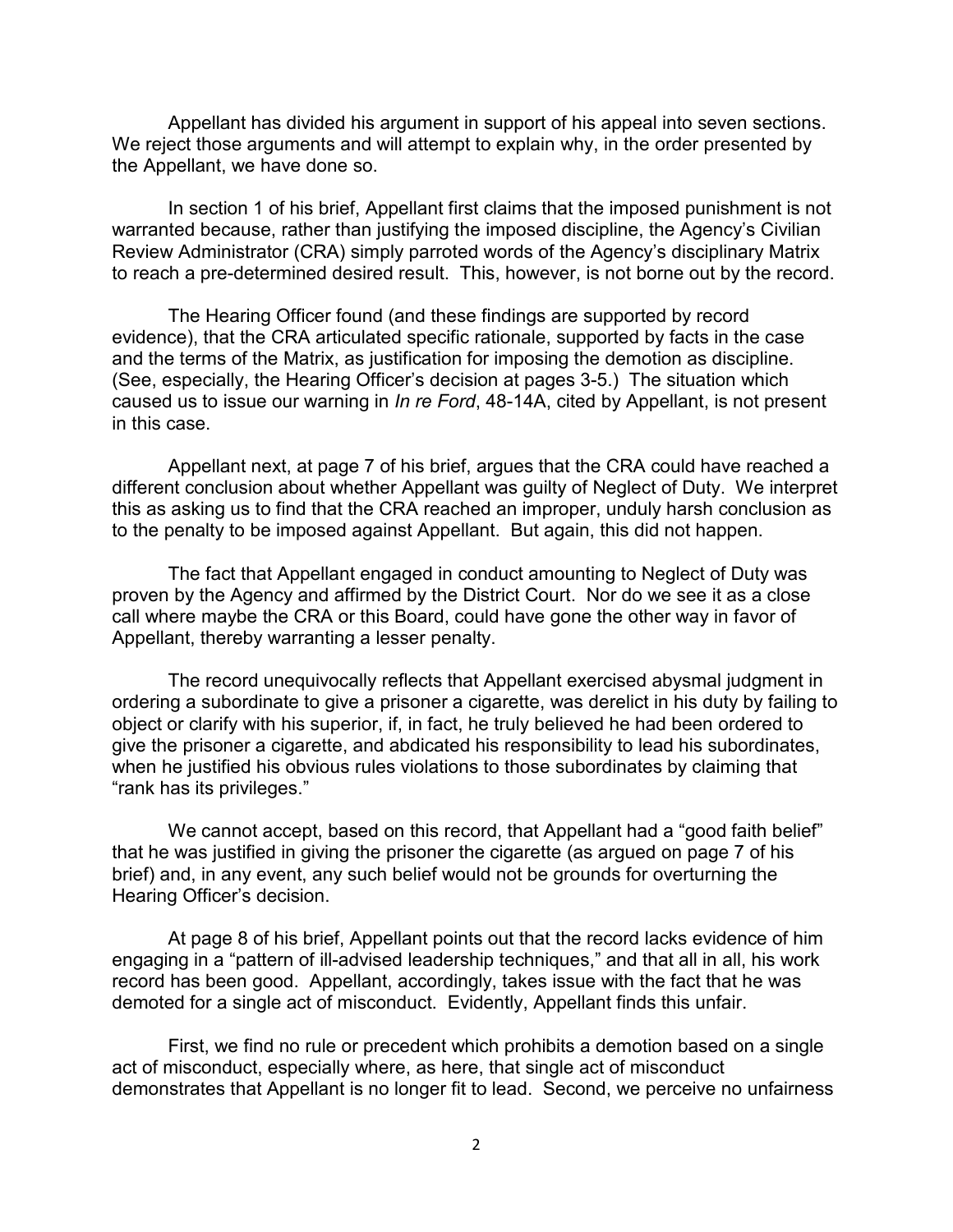in this case. It might be true that in some cases, it might take a pattern of repeated misconduct and poor judgment to demonstrate to management that someone is no longer fit to lead, but here, the record makes it clear that Appellant was able to accomplish this with one flourish of a cigarette.

Appellant next, at page 8 of his brief, argues that the CRA improperly balanced mitigating and aggravating evidence and that the evidence of mitigation is overwhelming. We disagree. The record reflects, and the Hearing Officer properly found, that the CRA considered both aggravating and mitigating factors, and that her conclusions were reasonable and supported by record evidence. The claim that evidence of mitigation is "overwhelming" is not supported by the record.

The evidence of mitigation in this case (see p. 4 of the Hearing Officer's decision) does not compel us to reach a different result on punishment than the one found to be appropriate by the Agency and the Hearing Officer. The Hearing Officer did not err when he found the CRA's analysis of aggravation and mitigation to be both appropriate and sufficient.

Section 2 of Appellant's argument (starting at the bottom of page 8 of his brief), argues that the Hearing Officer conducted an improper review of the disciplinary determination because it was not a truly *de novo* review in that said review relied on facts that were relied upon by the Board after the initial hearing and affirmed by the Court on administrative review.

We first point out that if Appellant was dissatisfied with the factual recitation advanced by the Board as not accurately reflecting the Hearing Officer's findings, he had an opportunity to make that argument to the District court.<sup>[1](#page-2-0)</sup> The Court, however, did not take issue with any fact relied on by the Board to justify its decision overturning the original Hearing Officer's ultimate findings concerning rules violations. Consequently, those facts became the law of the case and the Hearing Officer, on remand, was obligated to accept them.

We did not read the District's Court's remand order as direction to open the entire case as if no facts had ever been found on any other aspects of the case. The matter was not remanded for a new hearing on all issues, rather, it was remanded for the purpose of creating a record on the issue of the proper discipline to be imposed. The fact that the Hearing Officer, in reaching his conclusion, might have relied on facts that had already been adduced and, essentially affirmed by the Board and the District Court, did not amount to error by the Hearing Officer.

 $\overline{a}$ 

<span id="page-2-0"></span><sup>1</sup> At page 9 of his brief, Appellant recites "facts" that the Hearing Officer allegedly got wrong, such as the "fact" that no witness to the incident ever actually heard Major Gettler order Appellant to give the prisoner a cigarette. But Appellant is simply wrong. No one actually heard Major Gettler tell Appellant to give the prisoner a cigarette. All of the fact cited by the Hearing Officer were supported by the record and Appellant's assertion of incorrect "facts" can be nothing more than an incorrect interpretation of what is actually reflected in the record.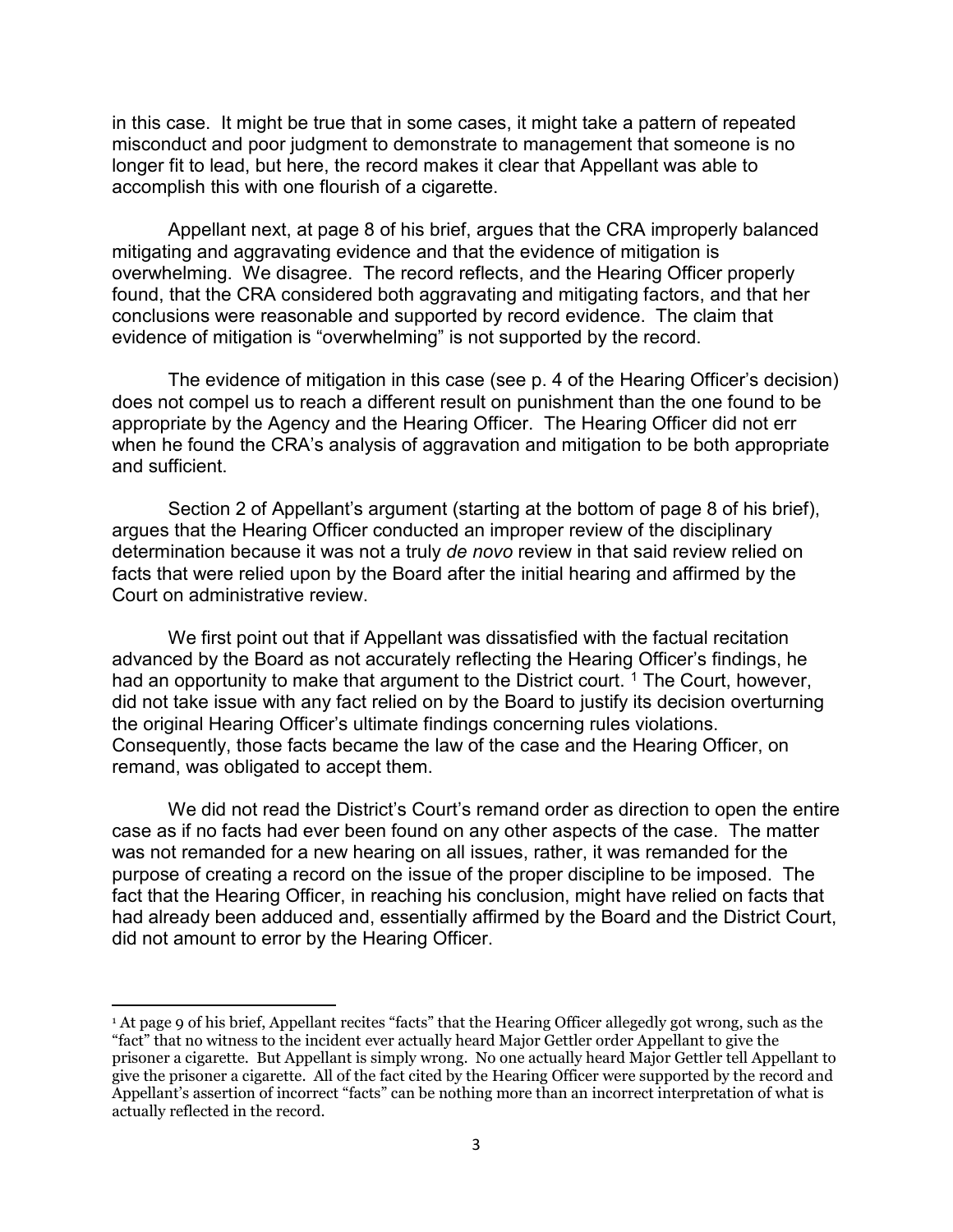Appellant next claims that the Hearing Officer erred in upholding the discipline of demotion because Career Service Rule 16-51(A) calls for discipline to be progressive whenever practicable. But plainly, the Agency determined, and the Hearing Officer agreed, that a lesser discipline would not be practicable.

Given the staggeringly poor judgment exercised by Appellant, we cannot say that the Agency's or the Hearing Officer's judgment was anything but reasonable. We do not believe the Hearing Officer abused his discretion in upholding the discipline of demotion, despite the lack of prior significant progressive discipline in Appellant's work record.

Section 3 of Appellant's argument claims that this Board lacks jurisdiction to review the penalty determination because the Agency, allegedly, failed to properly raise the issue in its Petition For Review. We disagree. In its Petition, the Agency specifically asked that this Board reverse the [original] Hearing Officer and reinstate the decision to demote the Appellant. We believe our jurisdiction over the issue of discipline has been properly invoked. [2](#page-3-0)

In Section 4 of his argument, Appellant first compares himself to another former member of DSD management who also exhibited terrible judgment and argues that what he did was not as bad as what this other person did. We need not decide whether this is an accurate relative assessment of the parties' conduct and we do not see how any such assessment would result in our finding that the Hearing Officer erred, given that the comparator received a demotion of two ranks while Appellant was only demoted one rank.

Judging from the punishments alone, one could reasonably conclude that Appellant's misconduct was not as egregious as that of his comparator's, but that neither logically nor legally leads us to conclude that the punishment imposed on Appellant was excessive, unreasonable, or not supported by record evidence.

The remainder of this section of Appellant's argument points out that Appellant, when he committed his misconduct, was not acting from any selfish motive, and then asks the Board to re-weigh the evidence in this light. We will not re-weigh the evidence.

It was the Hearing Officer's responsibility to consider and weigh evidence. When reaching his conclusions, the Hearing Officer was aware of the fact that Appellant was

 $\overline{\phantom{a}}$ 

<span id="page-3-0"></span><sup>2</sup> It is true, as Appellant seems to assert, that the Agency never specifically mentioned the Hearing Officer's finding that any consideration of the appropriateness of the imposed discipline would be moot (since, of course, no penalty could be assessed if no rules violations had been sustained). We do not believe the Agency needed to mention "moot" or "mootness" to preserve the issue. We note the Hearing Officer was technically correct in that given how she had ruled on the charges, consideration of punishment was, in fact moot. The Agency, in its Petition for Review, however, properly contested every finding made by the Hearing Officer that led her to conclude that a penalty determination would be moot, and the Appellant does not question this. Given that the mootness finding was part and parcel of the findings on the charges, when the Hearing Officer's findings on the charges fell, the issue of the appropriateness of a penalty was once again in play.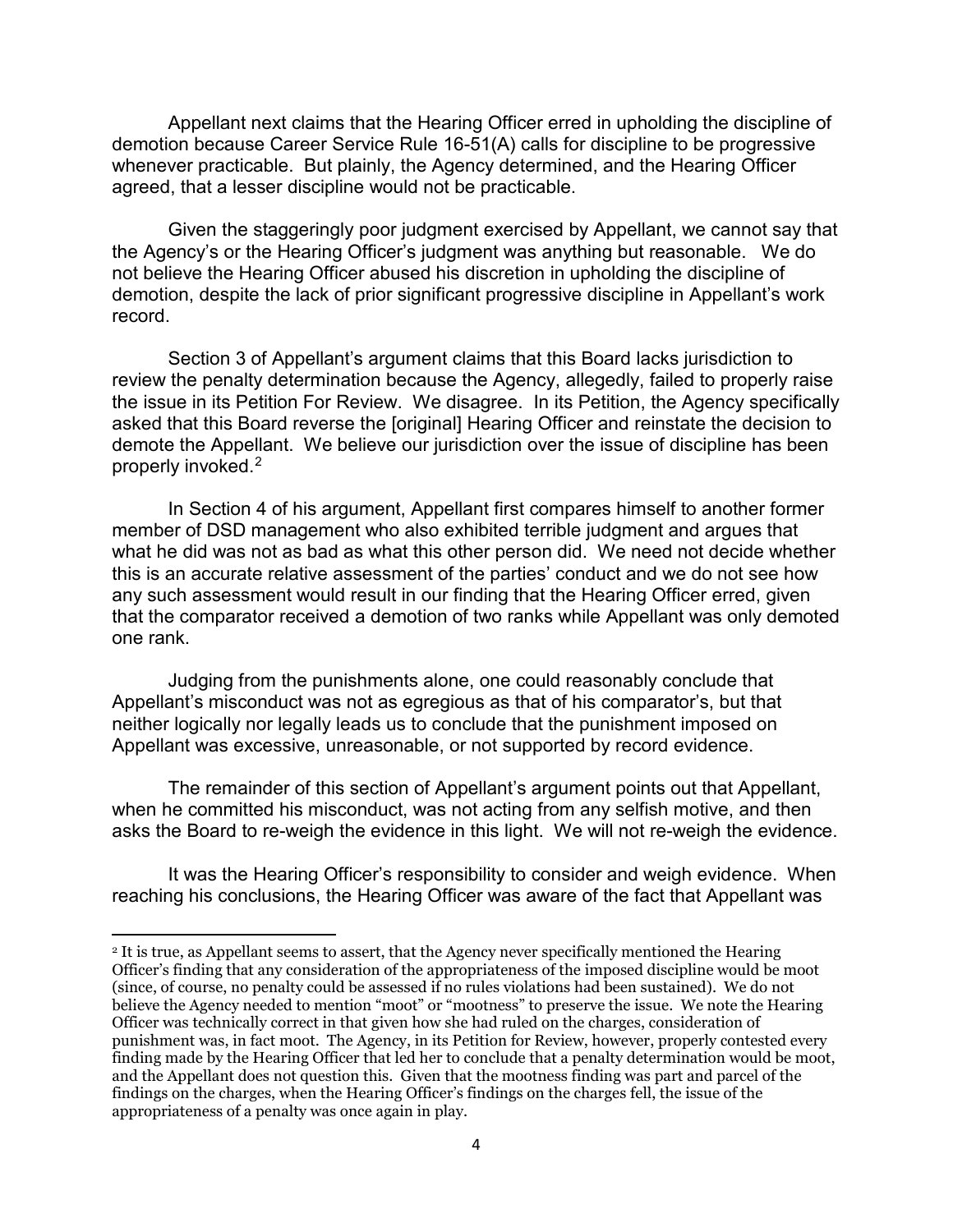not acting selfishly because, as Appellant notes, it is a part of the record. The fact that the Hearing Officer could have weighed the evidence differently or that he could have reached different conclusions about the evidence does not mean he committed error by coming to the findings and conclusions he did.

In Section 5 of his argument, Appellant asks us to consider his case as being more akin to the case of *In re Wilson*, No. 38-17, where a Hearing Officer modified a two-rank demotion to a thirty days suspension. We cannot oblige the Appellant.

First, the facts of Wilson are not in this record. Second, we would not find the Hearing Officer's findings and conclusions dispositive of anything, as this case was never before the Board for its consideration. Third, it is well-settled, that the DSD's (and all of the Career Service) disciplinary system is not a comparative system (though consistency in discipline is undoubtedly desirable) in that discipline will be sustained if it is within the range of alternatives available to a reasonably prudent administrator. Fourth, Appellant's argument nowhere points out any error made by the Hearing Officer in reaching his conclusions. The fact that the Hearing Officer reached a different conclusion than one reached by a different hearing officer in a different case is not improper, let alone reversible error.

The remainder of Appellant's argument (Sections 6 and 7) ask us again to reweigh evidence and to discount the CRA's testimony. We are beyond that point. The Hearing Officer considered the CRA's testimony. It was his right to give it the credibility and weight he believed it deserved. The fact that Appellant does not believe that the CRA's testimony justifies the imposition of the disciplinary demotion does not mean the Hearing Officer committed reversible error when he made findings in a manner which the Appellant finds disagreeable. Again, we find based on this record that all of the Hearing Officer's findings are supported by record evidence and reasonable given any applicable law, rule or facts.

Because Appellant has offered no valid reason for finding that the Hearing Officer erred in upholding the disciplinary demotion, the Hearing Officer's decision is AFFIRMED.

SO ORDERED by the Board on October 17, 2019, and documented this 21<sup>st</sup> day of May 2020.

BY THE BOARD:

Karen DuWaldt, Co-Chair

Board Members Concurring: Tracy Winchester, David Hayes